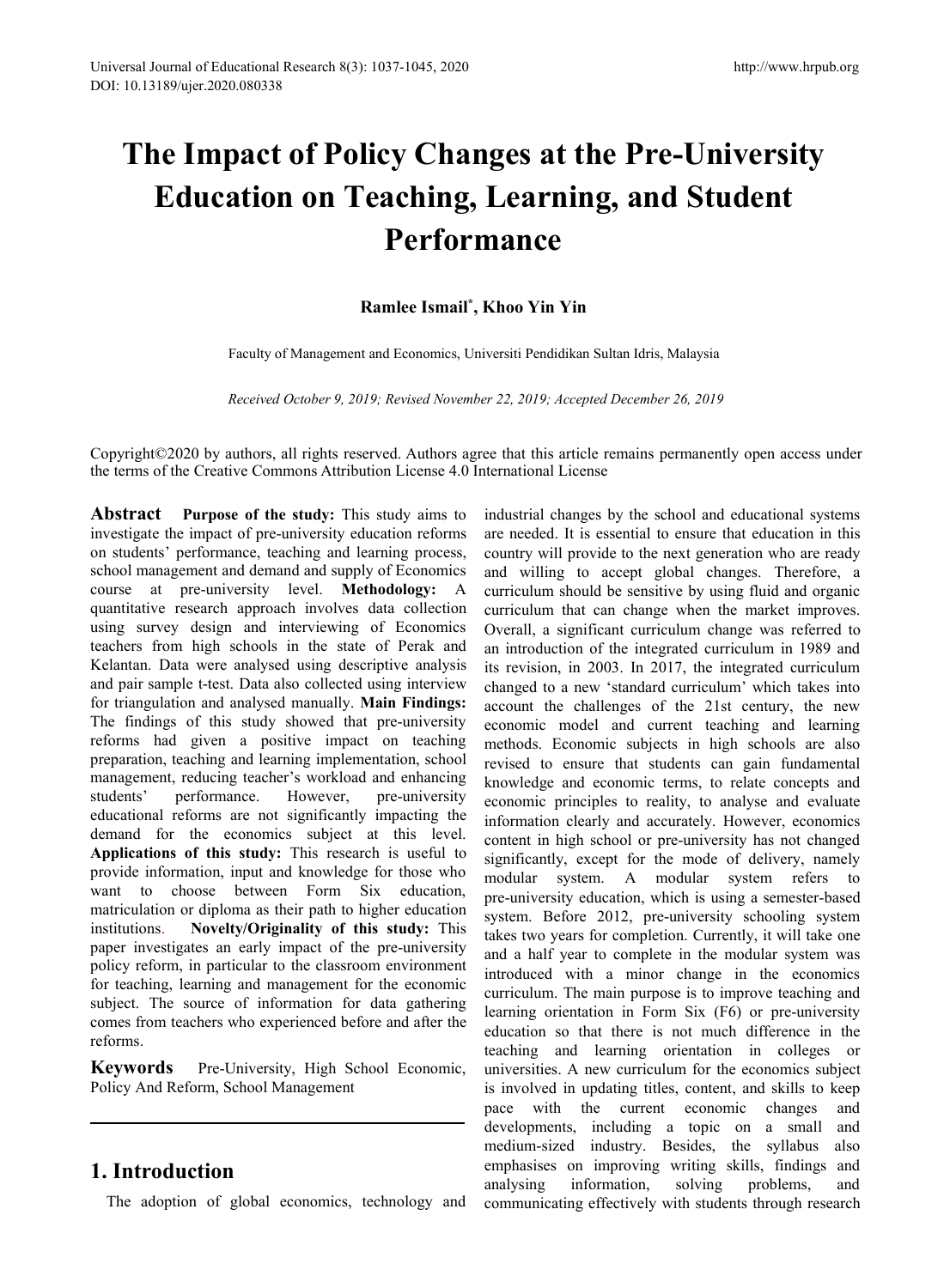and coursework. In short, changes in the pre-university education system from two years to the three semester's system have affected the syllabus and assessment. It also The influences the teaching preparation and demand and supply for an economic subject at pre-university as well. However, to what extent these changes can affect teaching and learning, or preparation and administration of this subject can only be seen through a comprehensive study. Therefore, as a preliminary, this study also examines the immediate impact in the context of the subject's demand and supply, the preparation and planning of the teacher, the teaching and learning process and the achievement of the students compared to the past. The objective of this study is to identify the impact of pre-university educational structural changes to the teaching preparation, planning, teaching and learning process, assessment (assessment) for the economic subject.This study also examines the impact of the system reform on demand and supply, student's achievement in Economic subjects before and after the change.

# **2. Literature Review**

The Ministry of [Education](#page-7-0) of Malaysia (2008) has rebranded the pre-university education to be more characterised by the university system by including lectures and tutorials. Form Six (F6) or pre-university education reforms initiative also comes with the transformation of the administration system. It is one of the strategies to upgrade Form Six to be in line with its status as a pre-university education that serves to equip students who will study in the environment of tertiary institutions. A change in the education system for Form Six (pre-university) involves three elements. First, the duration of the study, which is a new system, consists of three semesters or one and a half year as compared to the previous period (two years). The changes in the study system began by introducing the modular concept that replaced the Terminal System. The Terminal system refers to the previous Form Six schooling system, which is comprised of Lower Six and Upper Six and the Modular (current system) with three semesters. Secondly, the student's assessment involved two components, which comprise the final exam at the end of a semester and coursework through a semester in the Modular System.

In contrast, an assessment in the Terminal system is carried out at the end of the second year of the study period. Lastly, pre-university or Form Six education management in the modular system which is branded by three mods, namely Mod One (1) or F6's college that the school has at least 12 classes. Mod Two (2) is a school that has 12 Form Six classrooms but located in the same compound with other classes but a separate building. The school is managed by the principal and assisted by Senior Assistants. The schools with F6 less than 12 classrooms

and school management is under the same Principal is a Mod Three category.

general requirements for Form Six or Pre-university enrolment must be a graduate of upper secondary education, the ages of between 17 and 20 years at the year of application, and possess the Malaysian Certificate of Education (MCE) examination with at least credits in the Malay Language and other requirements (depends on what type of secondary education they have completed). For the Science stream, students need to possess at least three credits with a total grade score of not more than 18 units for three subjects from different groups in their MCE. Admission from secondary school or technical secondary school requires at least three credits with total grade points not exceeding 12 units for three subjects from various groups. Students from the religious high schools (such as Religious Secondary School, the Government Aids Religious School and Federal Religious Schools) require at least a Grade D for Arabic subjects and earn at least three credits with a total grade score of not more than 14 units. For full religious boarding schools, the entry requirement is to get at least a Grade C in the Arabic language and at least three credits with total grade points not exceeding 14 units (MoE, 2015).

The objectives of pre-university education are to improve the education standard in a higher direction. Second, to provide a high level of the competitive education system. Third, to provide an education, which is equivalent to other levels of pre-university programmes. Fourth, to ensure that the students who have completed Form Six schooling receive a recognised by the labour market. Finally, to instil the leadership attitude towards the development of unity, patriotism, and identity to support national aspirations. Pre-university education is also an educational route for students to develop their talents and creativity to become a high-impact, global and universal young generation (Ministry of Education, 2012). Form Six education in Malaysia comprises two main components, which are curriculum and co-curriculum (MoE, 2012). Both aspects included in the merit score of admission in order to apply for a place in the universities. The outcome of teaching and learning in pre-university education are cognitive skills, manipulative skills and soft skills. These skills were assessed based on the national examination. However, an assessment method for co-curricular activities arises, which is a concern regarding validity and reliability.

The Ministry of Education Malaysia (2012) reported that the number of candidates who's at for the Malaysian Certificate of Education (MCE) in 2009 is eligible to continue their studies into Form Six in 2010 were 201,200 students in total. However, only 27.7 per cent enrolled in the F6 (55,845 students), while 145,454 students (73.3 per cent) took a different path of tertiary education. Out of the total number of students enrolled in Lower Six, 48,245 completed (86.39 per cent) the Sixth Form in 2011 while a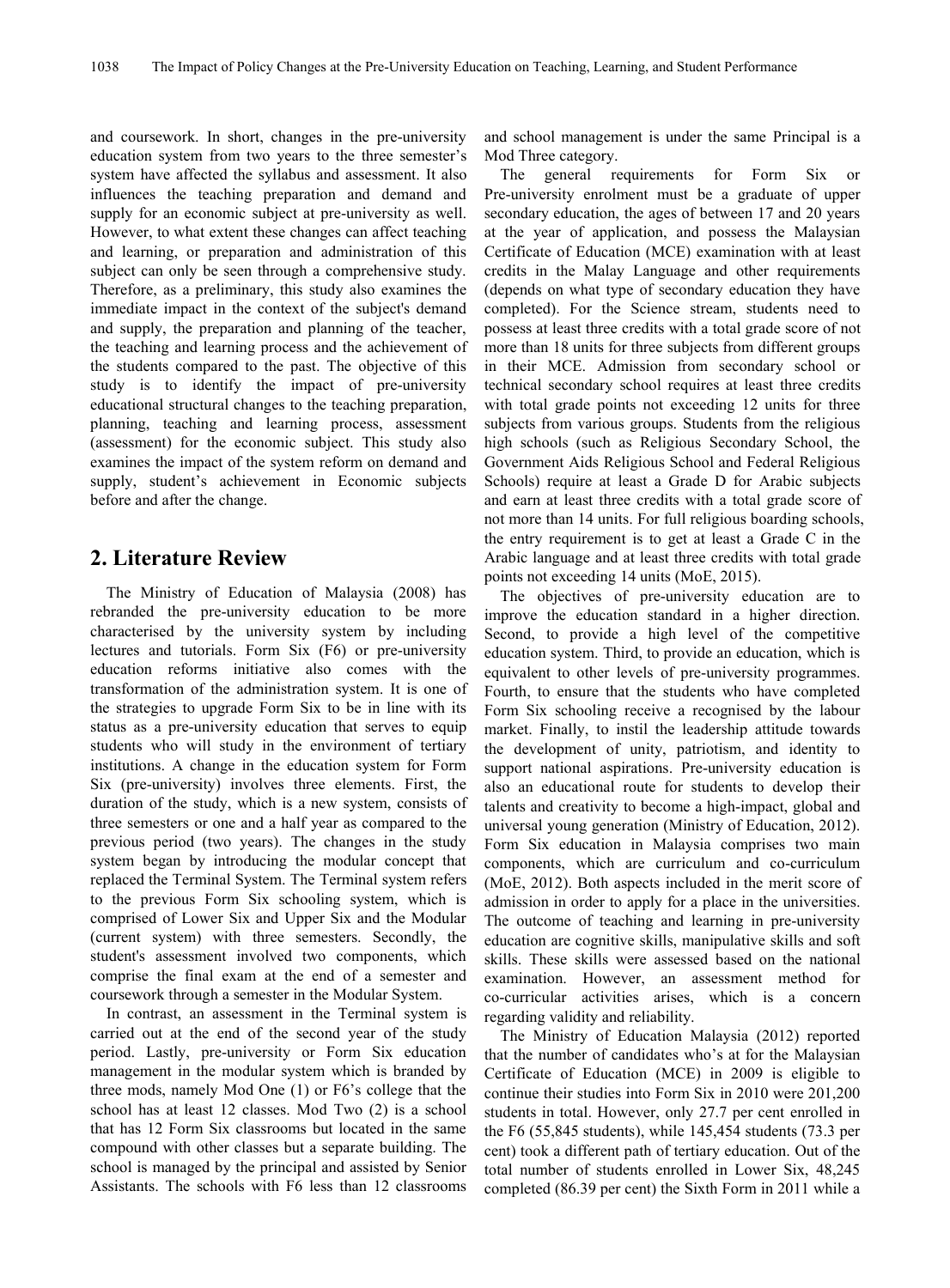total of 7,600 students (13.61 per cent) dropped out after registering. The difference between the students pursuing the Sixth Form and the students who refused to complete in Form Six were 104,809 students. This figure shows that most students are less interested in continuing their studies in the Sixth Form. They accepted various offers from the public and private higher education providers to pursue their studies.

The transformation in the structure of pre-university studies involves a change in the Economic subject contents where the new components included research elements. The implementation of this element is indirectly promoting active learning methods, which exist in the literature (Carlson & [Skaggs,](#page-7-1) 2000; [Ginsburg,](#page-7-2) 2009; Jensen & [Owen,](#page-7-3) 2003; Maier & [Keenan,](#page-7-4) 1994; [Manning](#page-8-0) & Riordan, 2000) of student's understanding. This method is useful in the teaching and learning of economic subjects ([Becker,](#page-7-5) 1997; [Becker](#page-7-6) & Watts, 2001; [Hansen,](#page-7-7) 2001; [Khoo](#page-7-8) Yin Yin, 2008; [Salami,](#page-8-1) 2002). Cross [\(1987\)](#page-7-9), [MOE](#page-7-0) (2005), [Siegfried](#page-8-2) et al. (1991) and [Whiting](#page-8-3) (2006) concluded that the involvement of students is needed to achieve the learning outcomes. Teacher-centred learning activities give students less opportunity to apply and develop cognitive and affective skills. As a result, students will receive passive information from the teacher and then re-apply what the teacher has to say. This phenomenon is contrary to the aims of the learning process to increase student participation actively in learning [\(Niemi,](#page-8-4) 1997; [Simon,](#page-8-5) 1997; [Slavin,](#page-8-6) 1997). Implementing coursework will involve group discussions, problem-solving, simulations, games and case studies, thereby, giving students the opportunity to voice and support their ideas as well as to hear the views and opinions of others [\(Meyers](#page-8-7) & Jones, 1993). With this in mind, students can exchange ideas and interact freely with their classmates. Furthermore, the activities of the study will attract students and make the learning environment more fun, lively and cheerful ([Salemi,](#page-8-1) 2002) as it enhances students' understanding and their academic achievement [\(Carlson](#page-7-10) & Velenchik, 2006; [Bartlett,](#page-7-11) 2006; Buckles & [Siegfried,](#page-7-12) 2006; Carlson & [Velenchik,](#page-7-10) 2006).

The findings of previous studies conducted by researchers show that involvement in learning activities can increase students' interest in Economic subjects ([Brokaw](#page-7-13) & Merz, 2004; [Dixit,](#page-7-14) 2006; Strow & [Strow,](#page-8-8) 2006). However, curriculum changes that emphasise on the enhancement of active learning and dependency on teachers do not necessarily have a positive impact on achievements and outcomes in the labour market. For example, [Berkhout](#page-7-15) et al. (2011) found that the pre-university curriculum changes in the Netherlands did not affect the achievement of students in college as well as in institutions of higher learning. However, in Japan, it's different as any changes in the curriculum are for pre-university to address the problems of teachers' inability to efficiently teach the subject concepts and

content (Yamaoka et al., 2010). Therefore, it is significant to research and can be considered as one of the earliest efforts to examine the impact of the Sixth Form Education structure change. The T6 school system is a vital academic route as it is the last pit stop for students to pursue university-level studies. Any changes taking place should be evaluated or reviewed as they involve the teaching and facilitating the process of teachers, assessment and ultimately, the opportunity for students to pursue their academic agenda. This study only considers the experience of teachers as the primary source that will respond to the information needed. Processes oreffects on students are also based on teachers' experience as they are in the educational system before and after the change.

# **3. Research Methodology**

This study is to identify the impact that the reorganisation and re-branding of Form Six have on teachers' planning and preparation for teaching and learning activities. This study uses quantitative methods in which data are collected using questionnaires, while the secondary data are from the government and ministry reports and interviews with teachers. The design of the study constitutes the form of instrument preparation, which is the questionnaire, conducting a pilot test to determine the percentage of reliability of the instrument, collecting data and analysing. The questionnaire used in this study assesses the process of planning, preparing and teaching the teachers for economic subjects. The survey used was based on items developed by researchers and colleagues that divided into five  $(5)$  sections. Part A consists of information regarding the respondents' demographics containing twelve (12) questions, including the achievement of the Economic subject for four years before and after the change. Part B consists of thirty-eight (38) items relating to teaching and learning, which are the planning and preparation of teachers, student preparation, implementation and evaluation. Part C and D are associated with the committee and subject management as well as the teacher's workload. The total number of questions amounted to ten (10) each. The last part of the questionnaire was on the demand and supply for eleven (11) items. For further information, data also collected through an interview for triangulation purposes. Structured questions will be used involving five to 10 teachers from selected schools.

A pilot study was conducted, which involved 30 teachers from one of the states in Peninsular Malaysia, namely Pahang. In this study, the actual sample of the survey includes 500 respondents; which is quite significant if 70 to 89 respondents, between 14 and 18 per cent of the actual sample, were taken for the pilot test (Mahdzan, 2005). The sample size in the pilot study itself can be analysed because it satisfies the 'large sample'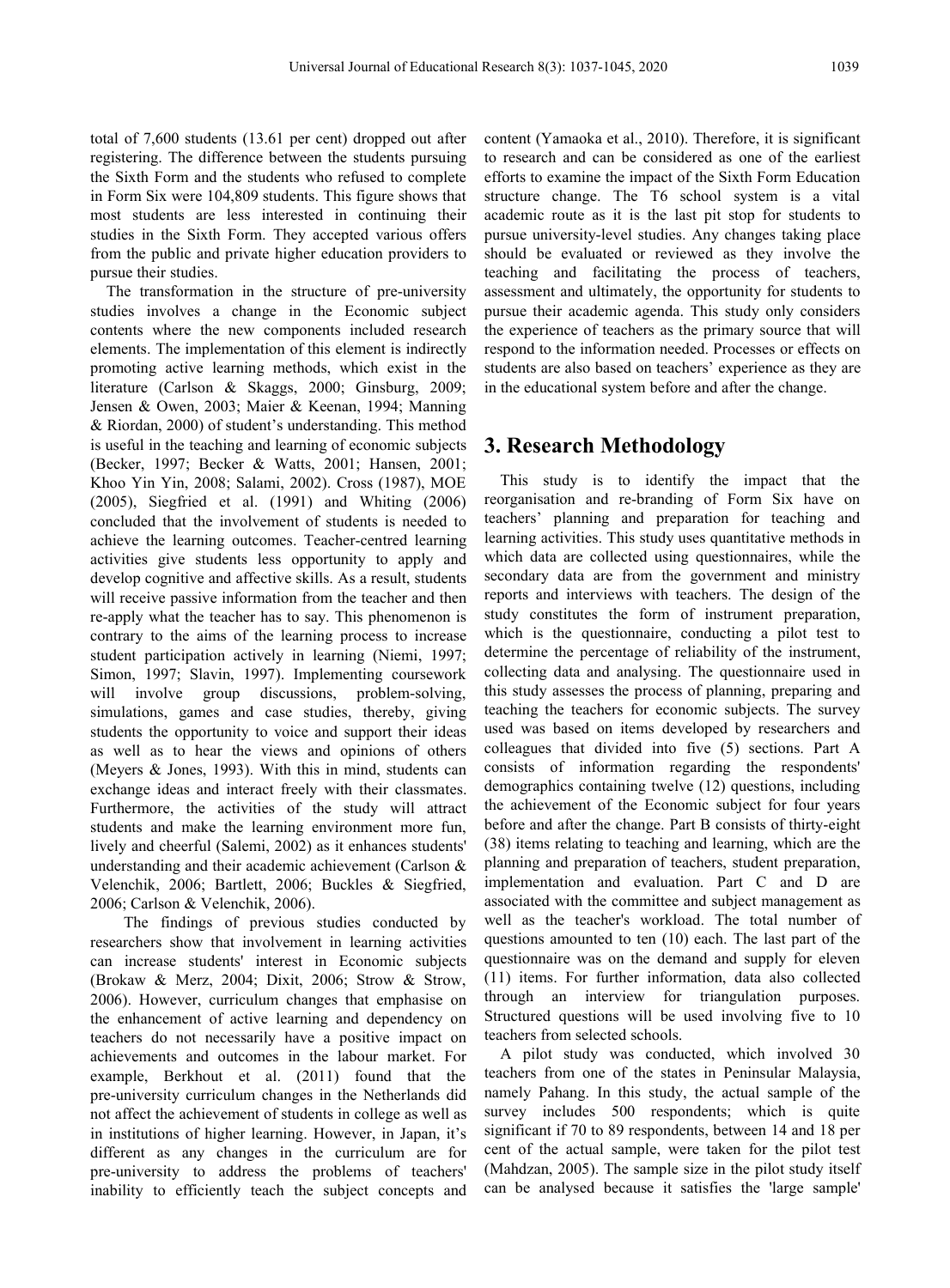requirement in statistical knowledge (n>30). This pilot study to ensure the suitability of the language and that the items constructed to match with the issues or research questions. Furthermore, it will also identify the level of validity of the instrument. Besides, the pilot studies can also assist researchers in ensuring that our items are not deviated from what is to be achieved in this study. A total of 64 items was constructed to measure the structural changes over the seven elements of teaching and learning for the economic subject at the high school level. Table 4.2 shows the Alpha Cronbach values ranging from 0.75 to 0.85. None of the items was dropped from the original item constructed, where the Alpha value for all items was 0.907.

**Table 1.** Item Reliability [done]

| No. |                             | No of Item | <b>Alpha Cronbach</b><br>(Item) | if the m<br>impact w |
|-----|-----------------------------|------------|---------------------------------|----------------------|
|     | Planning and<br>preparation | 14         | .757                            | the purpo            |
| 2   | Student preparation         | 7          | .788                            | to inves             |
| 3   | Implementation              |            | .781                            | policy<br>performa   |
| 4   | Assessment                  | 6          | .780                            | economi              |
| 5   | Subject management          | 9          | .853                            | within fo            |
| 6   | Workload                    | 10         | .762                            | was colle            |
| 7   | Demand and supply           | 10         | .762                            |                      |
|     | Total                       | 64         | .907                            |                      |
|     |                             |            |                                 |                      |

The permission to conduct this study was obtained from the Ministry of Education Malaysia. Further arrangement from the state, district education and schools' office were also required. Subsequently, after the pilot study, the questionnaires were distributed to all economics teachers from the states of Kelantan and Perak. A total of 57 government-aided schools in Perak and 53 schools in Kelantan are selected as a sample. Perak and Kelantan were chosen as samples because both states are the traditional market for Form Six education, and some schools showed good performance in the last three years. The total number of teachers in these two states is about 110 teachers who will answer the questionnaires, and ten teachers were invited as a sample for interviews and focus group discussions. Out of a total of 110 questionnaires sent to schools in Kelantan and Perak, which offer high school economic (HSE), only 50 per cent returned to the researchers.

In summary, most schools, which are offering HSE, use mode two and three, i.e. secondary schools with separate administration were 41.4% while those with joint administration was 56.9 or 33 schools. However, only one (1) school was under the college's mode. Most of the teachers involved in the teaching and learning at HSE level are experienced teachers, of which75% of them have more than ten years of experience in schools.

With regard to gender, female teachers are more than 70%. In respect of qualification, only 12% of the Form Six teachers possessed a Master's degree, and the rest obtained a bachelor degree. In terms of teaching licensing, 49% got a teaching qualification with their first degree in education. The other half received their teaching licence by post certificate in teacher training (9%); diploma in education (30%); and post-diploma in education (12%). Most of the teacher'sspecialisation in economics at university level (81%) while the rest is from related areas such as business or accounting.

**Alpha Cronbach** if the mean value is smaller than 2.5; and a positive **(Item)** impact when the mean value is between 2.56 to 4.00. For 14 .757 the purpose of comparison, we deploy a pair sample t-test 4 Assessment 6 .780 economic subject (national examination) for each school 5 Subject management 9 .853 within four years before and after the education reforms A guideline was developed to examine the impact of this change (positive or negative), where the impact refers to the teachers' views and their experiences before and after the change. The measurement of impact is by using a simple indicator calculated by  $-$  (Likert scale  $-1/2$ ) for the range. The interval of impact is as follows:  $1 + 1.5 = 2.5$ , therefore the range of  $0 - 2.5$  becomes a negative impact to investigate a school performance before dan after policy changes. Therefore, the data for school performance, which is measured by the mean score of was collected.

# **4. Analysis and Discussion**

The impact of structural changes for pre-university education involved six elements, namely teaching planning, including student preparation, implementation of teaching and learning process, assessment, school management and teacher's workload.

## **4.1. Student Preparation**

Table 2 shows the eight factors that were used to measure students' preparation in their study. Students' learning preparations in modular systems according to the views of their teachers overall showed a positive impact. Students are more focused and creative in their learning. However, students need guidance in conducting their coursework, adjusting and critical thinking in their F6E studies.

|  | <b>Table 2.</b> Student Preparation |  |
|--|-------------------------------------|--|
|--|-------------------------------------|--|

|                | <b>Student Preparation</b>          | Mean (SD)  |
|----------------|-------------------------------------|------------|
|                | Easy to cope                        | 2.72(0.56) |
| $\overline{c}$ | Attitude and mentally more prepared | 2.64(0.58) |
| 3              | More focus                          | 3.00(0.47) |
| 4              | Curriculum is specific              | 3.00(0.48) |
| $\varsigma$    | Student oriented                    | 2.98(0.48) |
| 6              | More creative                       | 3.17(0.46) |
| 7              | Coursework is well prepared         | 2.80(0.65) |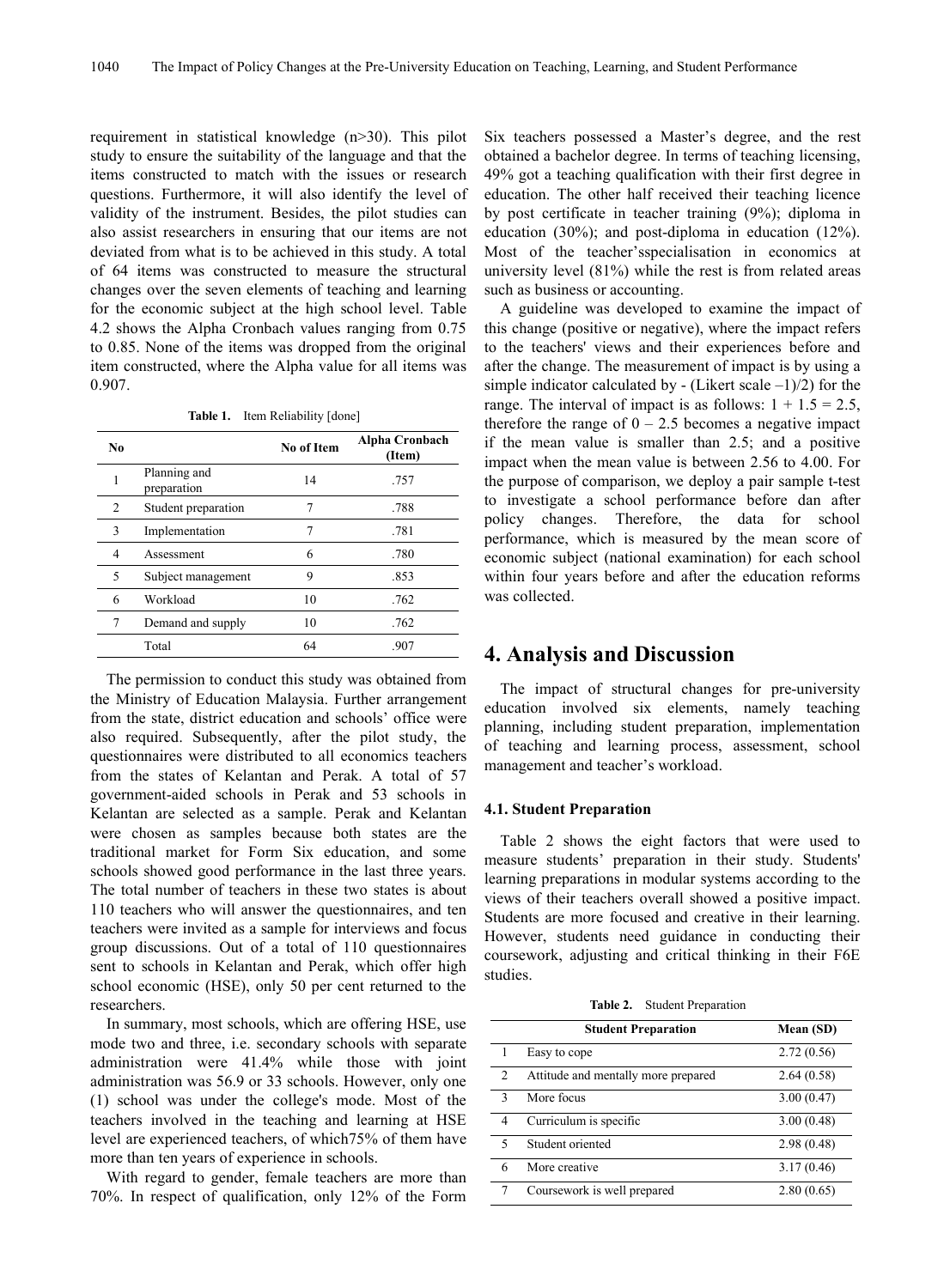#### **4.2. Implementation of Teaching and Learning (T&L)**

In general, more than 80 per cent of the teachers argued that these changes make it easier for them to implement T&L. It is easier to plan and uses more optimum time because of the separation of the subject scope in the modular system. Learning activities are more accessible to implement, and teachers act as facilitators. Teachers' planning and preparation in the modular system had a better effect than the previous system. Almost all the items on preparation and planning for teaching and learning in the current system much better compared to the previous system. However, our survey shows that assistance from state coaches was limited.

**Table 3.** Teaching and Learning Process

|    |                                                  | Mean (SD)  | 49.<br>equipment                                                                        |
|----|--------------------------------------------------|------------|-----------------------------------------------------------------------------------------|
|    | Implementation                                   |            | Freedom in subjects selection<br>42.                                                    |
| 1. | Teaching implementation is easier than<br>before | 3.07(0.46) | Better Subject packages offered<br>43.                                                  |
|    | Teaching and learning is structured              | 3.09(0.39) | Students feel freedom<br>44.                                                            |
| 3. | Teaching and learning is punctual                | 3.12(0.47) |                                                                                         |
| 4. | Teaching activities are easier to<br>implement   | 3.12(0.47) | 4.5. Responsibility                                                                     |
|    | The teacher is a facilitator                     | 3.19(0.58) | Any changes in the burden of duties                                                     |
| 6. | Student learning oriented                        | 3.04(0.50) | changes in the pre-university education s<br>show a definite shift. However, Table 6 sh |
| 7. | Efficient time management                        | 3.02(0.61) | such as 'checking out exercises, holding                                                |
|    |                                                  |            |                                                                                         |

## **4.3. Assessment**

The Form Six subject assessment in the modular system shows that the evaluation processes are more robust compared to the terminal system. Learning outcomes are more comfortable to measure and, most importantly, students benefit greatly from the coursework in an economic subject as compared to the previous delivery system. Coursework also helps or contributes to a better grade for the students.

**Table 4.** Assesment

|     |                                         |            |     | Re              |
|-----|-----------------------------------------|------------|-----|-----------------|
|     | Assessment                              | Mean (SD)  | 46. | CO <sub>1</sub> |
| 33. | Easy to conduct enhancements activities | 3.02(0.61) | 47. | En              |
| 34. | Classroom monitoring                    | 3.07(0.46) |     | exa             |
|     |                                         |            |     | M               |
| 35. | Assesment for increasing student        | 3.18(0.47) | 48. | ou              |
|     | achievement                             |            |     | Th              |
| 36. | Coursework to support understanding     | 3.64(0.52) | 49  | cha             |
| 37. | Assesment process is more stable        | 3.28(0.49) | 50. | M               |
| 38. | A learning outcome is measurable        | 3.18(0.60) | 51. | To              |
|     |                                         |            |     | the             |

#### **4.4. Subject Management**

The managing of economic subjects among teachers gives a more positive impact after the structural changes in the Form Six education system. Planning and managing economic subjects are efficient. The management of the students is efficient after reforms. However, the freedom to choose the subjects among themselves is limited. The facilities and equipment to help T&L can still be improved. However, overall subject management received a positive impact as a result of changes in the system of learning from the terminal system to the modular system.

**Table 5.** Subject Management

| No. | Subject management                                  | Mean (SD)  |
|-----|-----------------------------------------------------|------------|
| 39. | Planning and learning are efficient                 | 3.05(0.40) |
| 40. | Subject management is organised                     | 3.05(0.44) |
| 41. | Monitoring implementation                           | 2.96(0.46) |
| 43. | Management cooperation                              | 2.93(0.65) |
| 44. | Student information management is<br>more efficient | 3.02(0.41) |
| 45. | Improvement of facilities and<br>equipment          | 2.75(0.54) |
| 42. | Freedom in subjects selection                       | 2.95(0.55) |
| 43. | Better Subject packages offered                     | 2.93(0.65) |
| 44. | Students feel freedom                               | 2.91(0.54) |

Any changes in the burden of duties as a result of changes in the pre-university education structure do not show a definite shift. However, Table 6 shows some items such as 'checking out exercises, holding an additional class to finish the measure' are two tasks that teachers need to take. Almost half of the teachers feel that time constraints have caused some of the functions of motivation and guidance to be implemented due to time constraints. Also, coursework is not obstacles for teachers to focus on teaching and learning. Co-curriculum-related burdens are not a burden that affects the preparation and implementation of the teaching and learning process.

**Table 6.** Responsibility

| No. | <b>Responsibility/Workload</b>                                                   | Mean (SD)  |
|-----|----------------------------------------------------------------------------------|------------|
| 45. | Reviewing the student's task takes time                                          | 2.81(0.55) |
| 46. | Regularly hold additional classes to<br>complete the curriculum                  | 2.96(0.69) |
| 47. | Enough time to analyse the results of the<br>exam                                | 2.96(0.67) |
| 48. | Motivation and guidance cannot be carried<br>out due to time constraint          | 2.47(0.60) |
| 49  | The implementation of teaching is very<br>challenging                            | 3.09(0.49) |
| 50. | More teaching and learning task load                                             | 2.89(0.52) |
| 51. | Topic added and repaired are relevant to<br>the needs                            | 3.14(0.48) |
| 52. | Implementation of Course Work causes lost<br>focus in teaching                   | 2.40(0.62) |
| 53. | The duties of the co-curriculum advisor<br>teacher affect teaching's preparation | 2.16(0.49) |
| 54. | More time and energy for Co-curriculum<br>activity                               | 2.09(0.47) |

#### **4.6. Demand and Supply**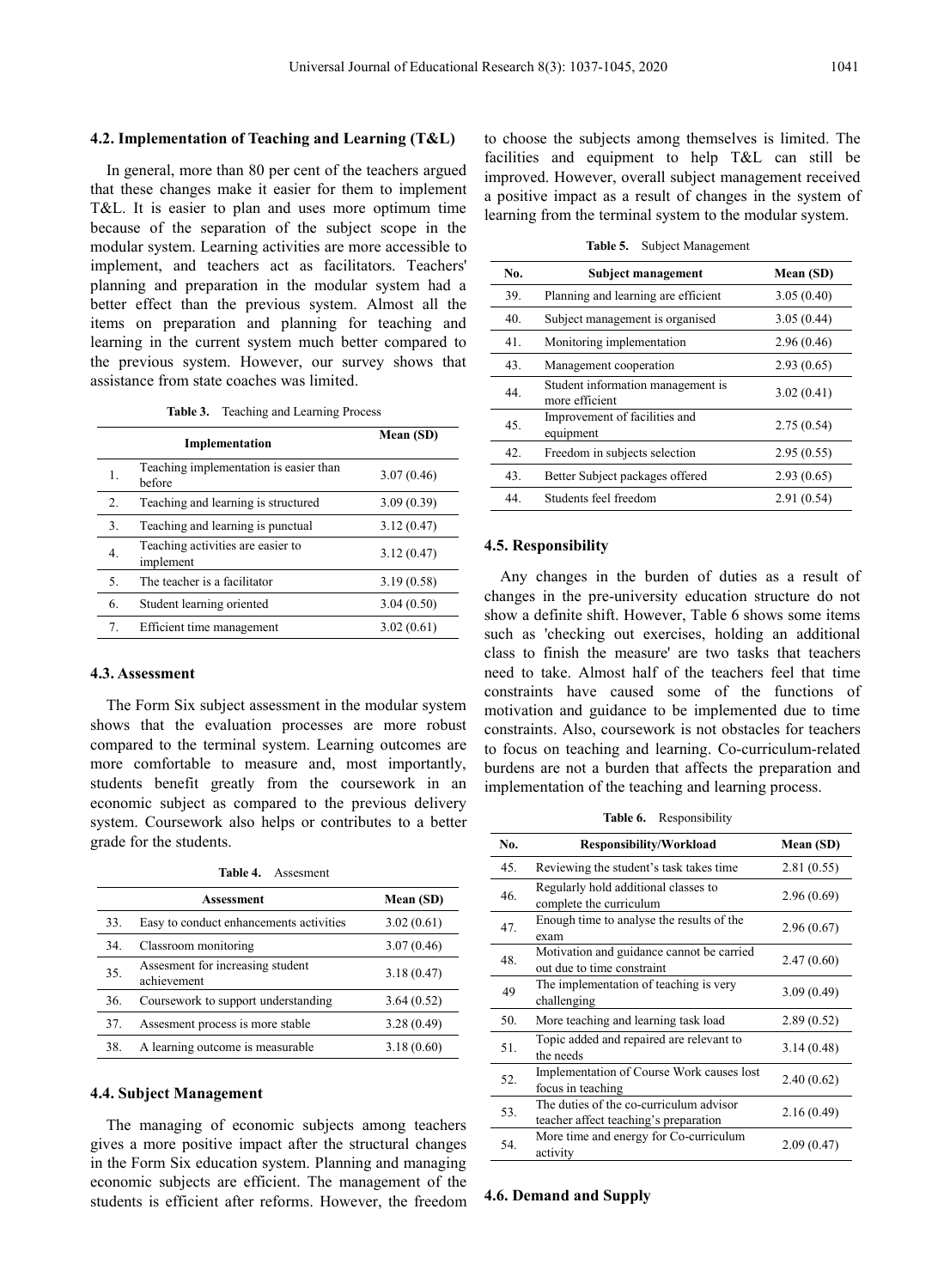The subject offer depends on the ability of the school regarding teaching staff and available facilities. On the other hand, the demand for this subject among students depends on the choice of the student itself apart from other factors. Teachers' responses indicate that more than 70% of teachers say that the numbers of students in the economic classes are declining. Almost four quarters of the respondents said that the subject offering packages did not help subject selection among the students. An equal number of respondents of the opinion that teachers are less likely to promote this subject.

Meanwhile, 43% of respondents felt that schools did not help in the process of encouraging students to continue their studies in Form Six education. Meanwhile, more than 90% of teachers think that better aid can help increase the demand for Form Six. Table 7 shows the items that are related to supply and demand.

**Table 7.** Demand and Supply

| N <sub>0</sub> | <b>Demand and Supply</b>                                                      | Mean(SD)   |
|----------------|-------------------------------------------------------------------------------|------------|
| 55.            | Economics students are increasing                                             | 2.29(0.62) |
| 56.            | Subject packages help students                                                | 2.84(0.64) |
| 57.            | Economics teachers are promoting the<br>subject                               | 2.97(0.70) |
| 58.            | Schools encourage Form Five students to<br>apply for Form Six.                | 2.67(0.66) |
| 59.            | Modular systems give more opportunities<br>to further studies                 | 3.24(0.50) |
| 60.            | Number of classes that offered this subject<br>to increase                    | 3.24(0.51) |
| 61.            | Additional schooling support                                                  | 2.40(0.68) |
| 62.            | Entry requirements of Form Six education<br>is quite stringent                | 2.72(0.81) |
| 63.            | Science Students can enter the Social<br>Science stream                       | 3.45(0.50) |
| 64.            | The school helps students choose packages                                     | 3.12(0.68) |
| 65.            | Students through a brief interview session<br>in the selection of the subject | 2.78(0.65) |
|                |                                                                               |            |

## **4.7. Overall Impact on Teaching and Learning**

Overall, the effect of changing the terminal learning system to the modular system is shown in Table 8. Overall, pre-university education shows that the modular system has a positive impact (six elements). The highest result is in the evaluation element, followed by the implementation of teaching and facilitating, and subject management. These three elements represent the mean values that have

exceeded or are relative to three levels.

**Table 8.** Teaching and Learning Elements [Table 8]

| N <sub>0</sub> |                                     | Mean | <b>SD</b> | Affect   |
|----------------|-------------------------------------|------|-----------|----------|
| 1.             | Teacher Planning and<br>preparation | 2.78 | 0.27      | Positive |
| 2              | <b>Student Preparation</b>          | 2.90 | 0.36      | Positive |
| 3              | Implementation                      | 3.07 | 0.33      | Positive |
| 4              | Assessment                          | 3.22 | 0.36      | Positive |
| 5              | Subject Management                  | 2.92 | 0.34      | Positive |
| 6              | Workload                            | 2.68 | 0.30      | Positive |
| 7              | Demand and Supply                   | 2.87 | 0.33      | Positive |
|                | Total                               | 2.92 | 0.33      | Positive |

#### **4.8. Student Achievement**

No **Demand and Supply Mean(SD)** for both systems over four years. It means that the average 55. Economics students are increasing 2.29 (0.62) performance of the terminal system and the four-year  $2.97(0.70)$   $9(a)$ . Student achievement for both the modular systems and terminal systems takes into account student achievements achievement of the modular system student are compared using the paired T-tests. The findings are shown in Table

to increase  $\frac{3.24(0.51)}{3.24(0.51)}$  achievement is 0.20426, as shown in Table 9(c). The  $2.72(0.81)$  Therefore, the paired sample t-test shows that there is a  $3.45(0.50)$  significant difference in performance between the Table 9(a) shows the average achievement of four years for both systems. The performance of the terminal system is 2.6575 (the mean grade for the economic subject), and the modular system is 2.4532. The difference in P-sample Analysis of Pairing showed a value of  $t$  (39, p =  $0.010$  = 2.704, where the p-value is less than 0.05. achievement of modular systems and terminal systems.

|        |                       | Table $9(a)$ . |      | <b>Statistics</b>     |                |
|--------|-----------------------|----------------|------|-----------------------|----------------|
|        |                       | Mean           | N    | Standard<br>Deviation | Standard error |
| Pair 1 | Modular               | 2.6575         | 40   | .42632                | .06741         |
|        | Terminal              | 2.4532         | 40   | .40462                | .06398         |
|        |                       | Table 9(b).    |      | Independent Sample    |                |
|        |                       | N              |      | Correlation           | Significant    |
| Pair 1 | Modular &<br>Terminal | 40             | .340 |                       | .032           |
|        |                       |                |      |                       |                |

**Table 9(c).** Paired sample test

|        |                    | mean different |           |                        |        |        |       |                |      |
|--------|--------------------|----------------|-----------|------------------------|--------|--------|-------|----------------|------|
|        |                    | Mean           |           | 95% Confident Interval |        |        | df    | Sig. (2 tails) |      |
|        |                    |                | <b>SD</b> | SE                     | Lower  | Upper  |       |                |      |
| Pair 1 | Modular - Terminal | .20426         | .47766    | .07553                 | .05149 | .35702 | 2.704 | 39             | .010 |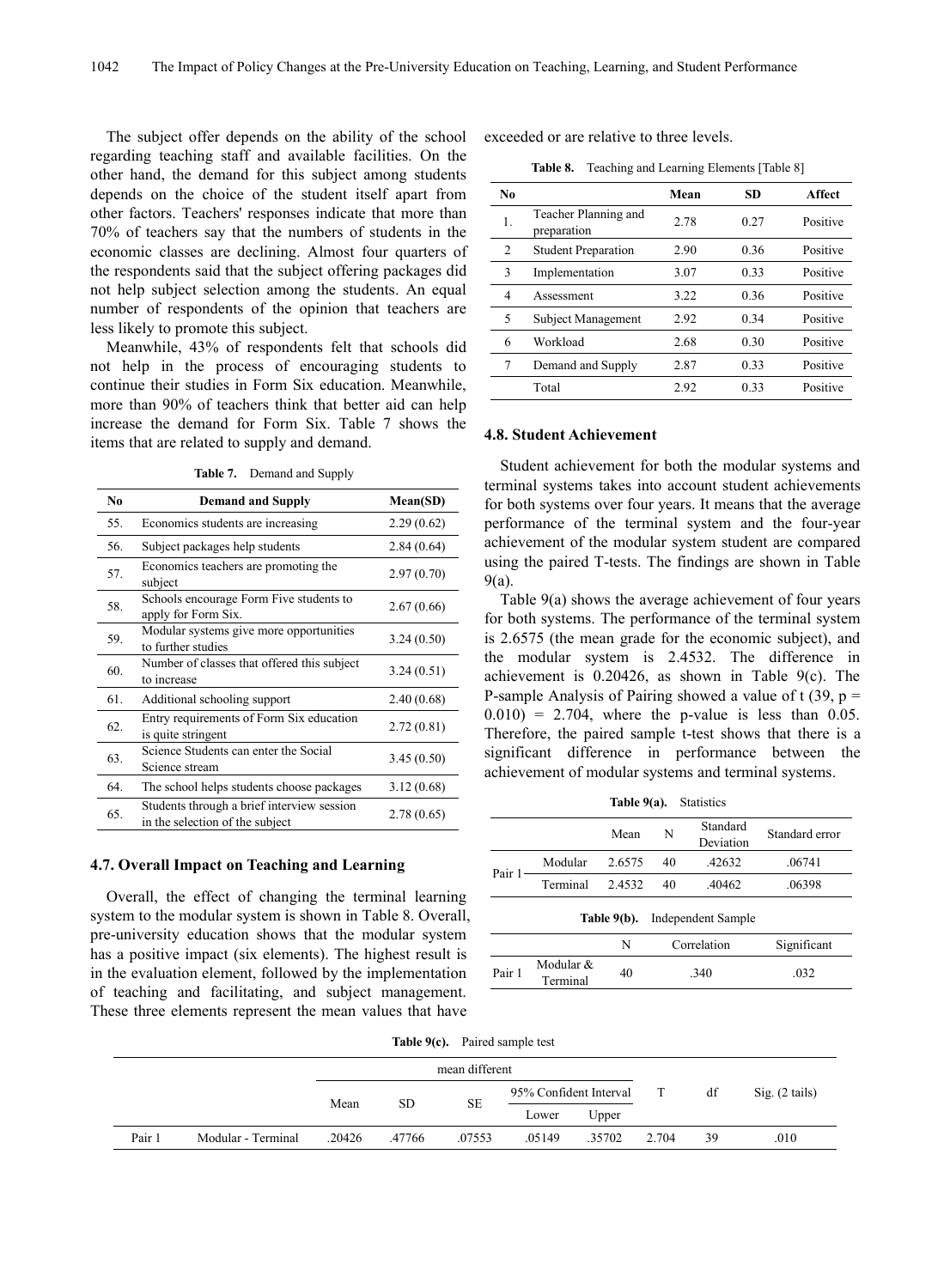The change in the F6 system from modular to terminal breath new changes to pre-university education generally. The extent to which these changes are beneficial or have a positive impact on teachers and students is the motivation for this study. The primary focus of the research is to examine the effect of this system or structure change on seven elements: teacher planning and preparation, student preparation, implementation of T&L, evaluation system or assessment, subject management, task-free and final supply and demand.

The findings of the study found that all seven elements had a positive effect on the change. Implementation of T&L has a significant impact on teachers and students. Changes from the terminal system to the modular or term system given opportunity for teachers to evaluate academic abilities in the first term/semester when they sit for the exam. The findings from interviews with teachers and focus groups emphasise that "students can evaluate their ability after sitting for the one-semester exam"  $#1, #3,$ #4, and #5. They can also decide to remain in the F6education, if they are able, or seek an alternative by following other skills training", #2, #4, #5, and #6".

Contrary to the previous system, where students follow the terminal system with the final exam in the second year of the Sixth Form, but the modular system allows the student to complete the measure (microeconomics) in the first semester. Then, sit for the exam at the end of the semester. In semester two, students will study macroeconomics and will sit for the examination at the end of the semester. At the same time, students will receive the first term of the exam. Students are allowed to re-sit the exams for microeconomics paper if they are dissatisfied with the first term results at the end of the second term. This exam system will enable students to collect only the best results for university applications. According to the focus group, the system also took the students by surprise to have higher school examinations for selected subjects in the first semester. Students are previously waiting until the second year (in Malaysian Certificate of Education) before sitting for public exams, and this will indirectly create a new challenge before adapting to the terminal system.

In the context of preparation, planning and management of subjects for Form Six economic teachers, this change has a positive impact. Teachers are more likely to make plans because of the content of the economic subject is divided into three divisions, namely Microeconomics for the first term, Macro Economics for the second term and the third term the Malaysian Economy and Course Work. Generally, the effect is positive because teachers and students are more focused on the subject matter according to the measure. However, in the third term students had to prepare a challenging research paper for a T6 student. Teachers need to provide specific guidance so that student research papers meet the requirements of the scoring scheme. The majority of teachers think that excellent course results will help students to get good grades. If 'the result of quality coursework or meets the requirements of the scoring, then the students get a good result,  $\#1, \#2, \#3$ , #4 and #5". "I will make sure my students get the highest score for the coursework," #5, "I believe the coursework gives students the advantage, #5. Therefore, the preparation and planning of the teachers become more thorough, efficient and try to perform the best possible tasks to assist their students.

The opinion of teachers on student's planning, preparation and motivation vary. For those who choose to be in the F6 compared to pursuing a course of skill, or pursuing diploma level studies, they are more focused on their choice of the university through this channel. They convinced that they could get good results. According to the focus group, 'for those who choose or simply want to be in F6 because they have no choice, they are less motivated, less planned and eventually after only one semester will choose to quit when the results do not burst'.

The demand and supply of the economic subjects did not show any significant change. Indeed, the number of student selected this subject decreases over time. The modular system introduced so faris less effective in increasing student demand for this subject. Other options, such as Business Management and other subjects, are more attractive to students because of the difficulty of the economics subject, relatively. Our findings also show that there is a significant difference in the achievement between the modular group and the group of student terminals. This finding should be interpreted with caution because of several things. First, student groups vary according to the results year. Second, marks or achievements are taken for only four years, either terminal or modular because the implementation of the modular system is in the fourth year. The possibility of this factor or other factors can also affect these differences. However, the majority of teachers think that better student achievement in the modular system is due to the three main factors, the division of the term system allows students to focus more, re-sit exams and coursework component in the assessment.

# **5. Conclusions**

Our findings suggest that the change in the system has a positive impact on teachers and students. Overall, student achievement has improved. They have the opportunity to improve their result by re-taking the exam. Some students tested their capabilities in the academic field in the first term, and they decided whether to stay in the academic line or choose another path of study. For teachers, the subject's management has improved, and their preparation for teaching and learning has a positive effect. In terms of demand, teachers and schools need to play an important role in attracting students to study at F6 education. The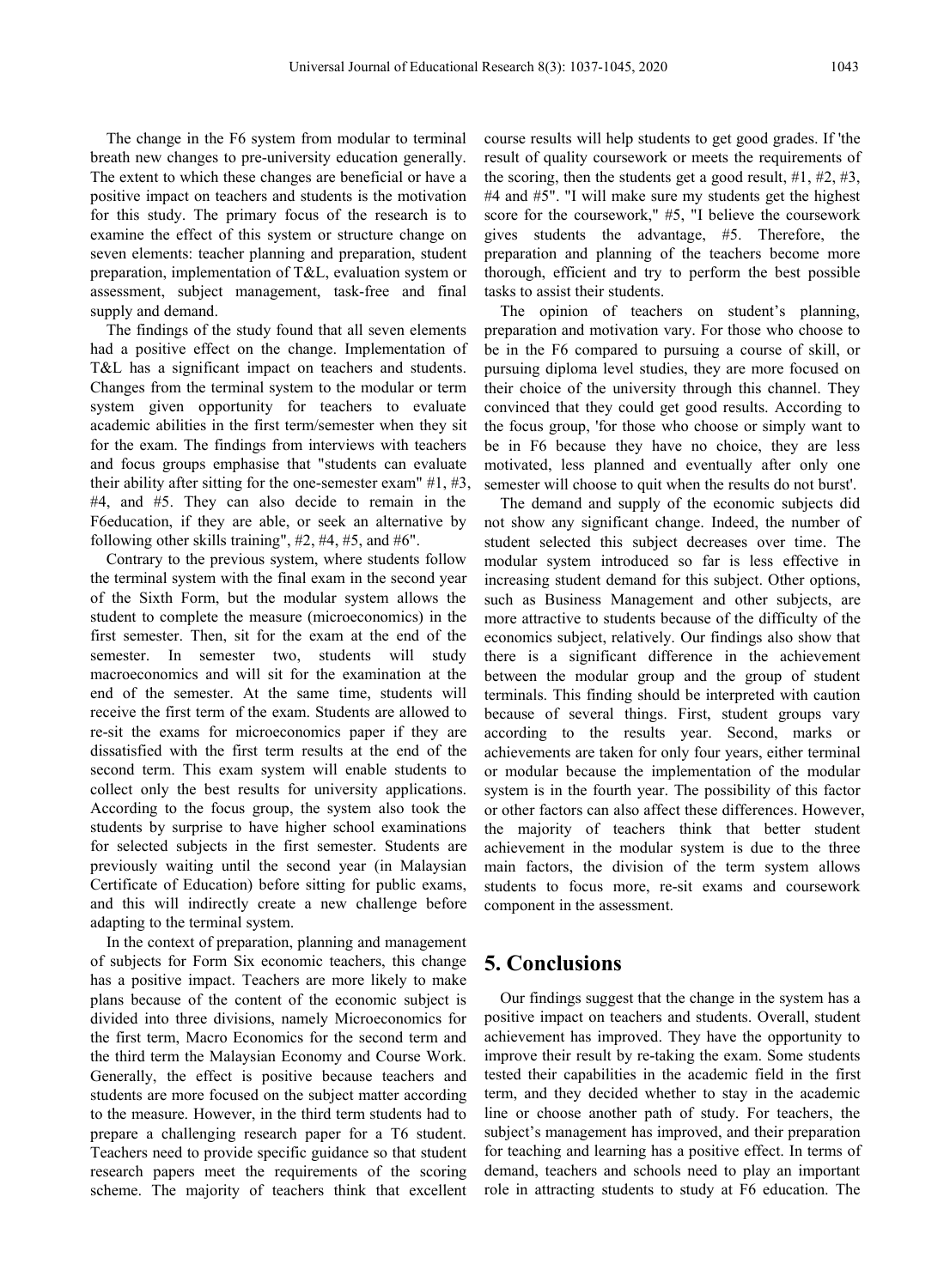separation of school management from the mainstream should be considered as a priority seriously. The school [3] management should be separated between upper secondary with the lower secondary education using the F6 college concept.<br>This study examines the changes in the pre-university [4]

education system or F6,which began in 2013. The policy changes from the terminal system to the modular system<br>involved the curriculum the implementation of teaching  $[5]$ involved the curriculum, the implementation of teaching and learning based on the system and the shift in an assessment that included the concept of study through coursework. The findings show that this change has a<br>positive impact on the six elements of teaching and [6] positive impact on the six elements of teaching and learning process where evaluation (assessment), implementation and management of the subjects are the<br>three main elements that have received the most critical [7] three main elements that have received the most critical effect. However, other components also have a positive impact.

# **6. Limitation and Study Forward**

This study investigated the impact of pre-university [9] education reforms. A significant changed was the duration of the study from two years to the three semesters. Consequently, the final assessment is at the end of each semester as compared to the previous system which is at the end of year two. Overall, our study found a positive impact of the education reforms for the teachers and students. However, the results from a small sample size should be generalised for the entire high schools. Furthermore, our findings based on the economic subject, which is considered as the toughest subject in arts category. Therefore, we are looking for a comprehensive study which is cover a bigger sample size and includes more subject at pre-university education. It is also important to compare the performance between college and high school administration.

# **Acknowledgements**

The authors wish to express their gratitude and appreciation to the Universiti Pendidikan Sultan Idris for the research grant (Code: 2016-0104-107-01) that helped fund this research.

# **REFERENCES**

- <span id="page-7-11"></span>[1] Bartlett, R. L. (2006). The evolution of cooperative learning and economics instruction. *Teaching economics: More alternatives to chalk and talk*,39-58.
- <span id="page-7-5"></span>[2] Becker, W. E. (1997). Teaching economics to undergraduates. *Journal of Economic Literature, 35*(9),

<span id="page-7-6"></span>1347-1373.

- Becker, W. E., & Watts, M. (2001). Teaching economics at the start of the 21 st century: Still, chalk and talk. *American Economic Review, 91* (May), 446-451.
- Becker, W. E., Becker, S. R., & Watts, M. W. (Eds.). (2006). *Teaching economics: More alternatives to chalk and talk*. Edward Elgar Publishing.
- <span id="page-7-15"></span>Berkhout, E., Berkhout, P., & Webbink, D. (2011). The effects of a Dutch high school curriculum reform on performance in and after higher education. *De Economist*, *159*(1), 41-61.
- <span id="page-7-13"></span>Brokaw, A. J., & Merz, T.E. (2004). Active Learning with Monty Hall in a Game Theory Class *Journal of Economic Education*, *35*(3), 259-268.
- <span id="page-7-12"></span>[7] Buckles, S., & Siegfried, J. J. (2006). Using multiple-choice questions to evaluate in-depth learning of economics. *The Journal of Economic Education*, *37*(1), 48-57.
- <span id="page-7-1"></span>[8] Carlson, J. L., & Skaggs, N.T. (2000). Learning by trial and error: A case for moot courts. *Journal of Economic Education, 31*(2), 145-155.
- <span id="page-7-10"></span>Carlson, J. A.,  $\&$  Velenchik, A. D. (2006). Using the case method in the economics classroom. *WE Becker, SR Becker and MW Watts, Teaching Economics: More Alternatives to Chalk and Talk. Cheltenham, UK: Edward Elgar*, 59-74. [done]
- <span id="page-7-9"></span>[10] Cross, P. K. (1987). Teaching for learning. *AAHE Bulletin, 39*(April), 2-7.
- <span id="page-7-14"></span>[11] Dixit, A. (2006). *Evaluating recipes for development success*. The World Bank. [done]
- <span id="page-7-2"></span>[12] Ginsburg, M. (2009). Active-learning pedagogies as a reform initiative: Synthesis of case studies. *Washington, DC: Academy for Educational Development. Accessed on April*, *7*, 2010.
- <span id="page-7-7"></span>[13] Hansen, W. L. (2001). Expected proficiencies for undergraduate economics majors. *Journal of Economic Education, 32* (Summer), 231-242.
- <span id="page-7-3"></span>[14] Jensen, E. J., & Owen, A. L. (2003). Appealing to good students in introductory economics.*Journal of Economic Education, 34*(4), 299-325.
- <span id="page-7-0"></span>[15] Mnistry of Education (MOE) (2008). *Amalan Terbaik Pembelajaran Aktif Dalam Ekonomi Asas (The best practise of active learning in Economics subject)*. Kuala Lumpur: Pusat Perkembangan Kurikulum.
- <span id="page-7-8"></span>[16] Khoo Yin Yin (2008). *Keberkesanan Kaedah Penyelesaian Masalah Secara Kolaboratif Dalam Kalangan Pelajar Ekonomi Tingkatan Enam (The ef ectiveness of problem based solving with colaborative among Form Six students)* . Unpulished PhD Thesis. Pulau Pinang: Universiti Sains Malaysia.
- <span id="page-7-4"></span>[17] Maier, M. H., & Keenan, D. (1994). Cooperative learning in economics.Economic Inquiry, 32 (April), 358-361.
- Mahdzan, Ahmad. (2005). Kaedah Penyelidikan Sosio-Ekonomi. Kuala Lumpur: Dewan Bahasa dan Pustaka. [done]